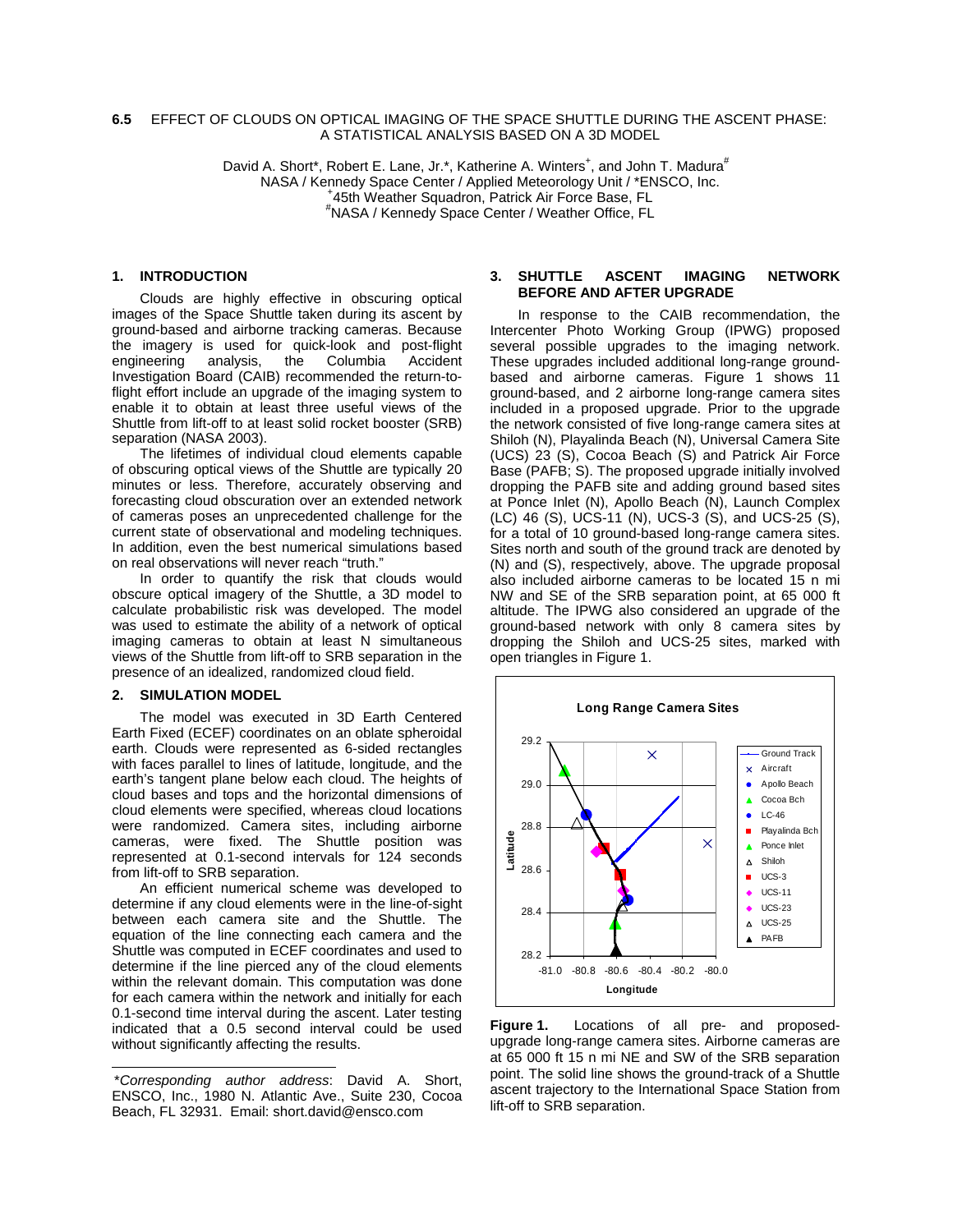### **4. PERFORMANCE COMPARISON BETWEEN PRE-AND POST-UPGRADE CAMERA NETWORKS**

The capabilities of the pre-upgrade and proposedupgrade camera networks for providing at least three simultaneous views of the Shuttle were compared. A cloud field with 8000 ft bases and a 500 ft thickness was used. An 8000 ft ceiling is operationally significant because that is the lowest ceiling that satisfies launch commit criteria and return-to-launch site flight rules.

Cloud elements with horizontal extents of 1, 4, and 8 n mi were used and cloud cover was varied from clear to overcast by 1/8s. For each cloud size and each cloud coverage, 1000 trials were executed with cloud elements randomly positioned for each trial.

Figure 2 shows the average percent of time from lift-off to SRB separation that the Shuttle was viewable simultaneously by at least three cameras. The percent viewable time is 100% under clear conditions and decreases to 22% for overcast conditions because it takes approximately 27 seconds for the Shuttle to reach cloud base and to be completely obscured from all the ground-based cameras. For this cloud scenario medium and short-range cameras do not affect the results because their useful imagery is limited to the time from lift-off to when the Shuttle reaches an altitude of 7000 ft, which is below the chosen cloud base.



**Figure 2.** Fractional cloud coverage versus % of ascent-to-SRB separation time period that the Shuttle is viewable simultaneously by at least 3 cameras for several configurations of the camera network: Preupgrade (∆), Post-upgrade with 8 ground-based longrange cameras (o), Post-upgrade with 10 ground-based long-range cameras (O), Post-upgrade with 8 groundbased and 2 airborne long-range cameras (x), and Postupgrade with 10 ground-based and 2 airborne longrange cameras (X).

Figure 2 shows that as cloud cover was increased from clear to 0.5 coverage, the percent viewable time for the pre-upgrade network decreased to just under 60%, whereas the upgraded networks decreased more slowly to 85% or better. As cloud cover was increased from 0.5 up to 0.75, the percent viewable time decreased to less than 80% for all configurations, except those that included the airborne cameras. As cloud coverage approached overcast conditions, all network configurations rapidly converged to the 22% level.

### **5. LINES-OF-SIGHT AND CLOUD OBSCURATION ZONES**

The line-of-sight from a tracking camera to the Shuttle sweeps across the sky as the Shuttle travels along its ascent trajectory. Figure 3 shows a 2 dimensional cross section of the azimuth and elevation angles followed by a camera at UCS-3 as it moved across the sky, tracking the Shuttle. Earth curvature effects are evident at the SRB separation point as the elevation angle is decreasing, even though the Shuttle continues to ascend.



**Figure 3**. Azimuth/elevation cross section of a Shuttle launch trajectory as viewed from UCS-3.

Figure 4 shows a schematic 2-dimensional crosssection of an instantaneous line-of-sight from a camera (lower left) to the Shuttle during any moment in time from lift-off to SRB separation at 155 000 ft. The bottom line at the Earth's surface is divided into regions A, B and C. The boundaries have been determined by a cloud base altitude (CB), a cloud top altitude (CT), and the elevation angle of the line-of-sight. If cloud elements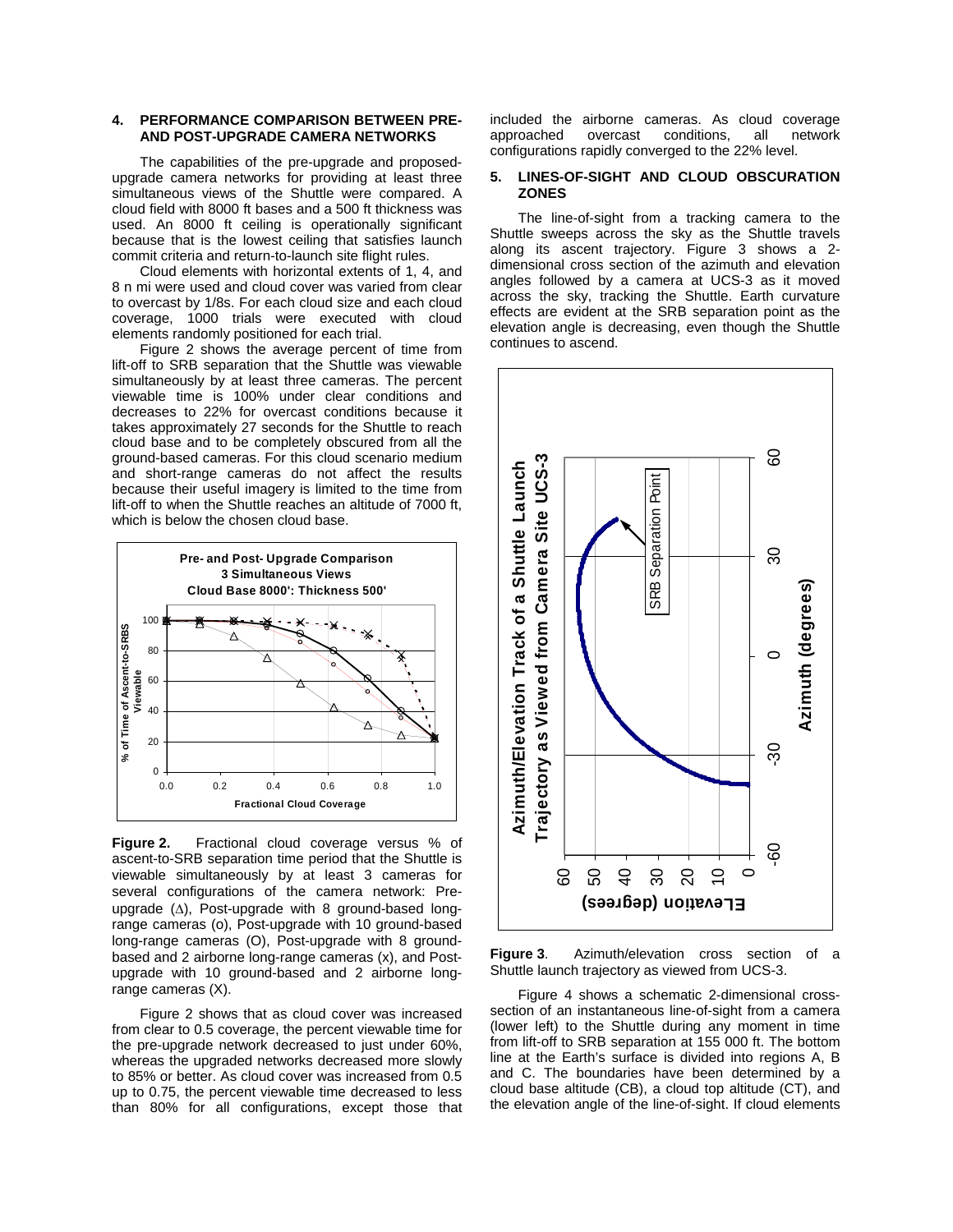with the prescribed bases and tops were present within region B they would obscure the line-of-sight from the camera to the Shuttle at that moment in time. Similar cloud elements within region A could not obscure the view as the line-of sight would pass beneath them. Similar cloud elements in region C could not obscure the line-of-sight as it would pass above them.



**Figure 4.** Schematic view of the line-of-sight from a camera site in the lower left-hand corner to a Shuttle at a particular point in its ascent trajectory from lift-off at the launch site to SRB separation at 155 000 ft above the Earth's surface. Region B is the domain where cloud elements with bases at altitude CB and tops at altitude CT would obscure the line-of-sight from the camera to the Shuttle.

The geographic boundaries of the domain labeled B in Figure 4 can be computed for any camera site for all moments from lift-off to SRB separation and for any prescribed CB and CT. Figure 5 shows a composite of the zones susceptible to cloud obscuration for the postupgrade long-range camera network shown in Figure 1 with CB at 3000 ft and CT at 27 000 ft. This cloud scenario could be representative of late morning convective elements during the warm season (May – September) or frontal clouds during the cool season (October – April). The zones susceptible to cloud obscuration shown in Figure 5 are mostly off-shore and are confined to within less than 10 n mi of the coast.

#### **Camera Zones Susceptible to Cloud Obscuration Cloud Bases: 3,000' Cloud Tops: 27,000'**



**Figure 5.** Geographical pattern of camera zones susceptible to cloud obscuration for the upgraded longrange camera network with cloud bases at 3000 ft and cloud tops at 27 000 ft. The weather station (+) near the Shuttle landing facility is where routine surface-based observations of cloud height and cloud amount are obtained.

The complex geographical pattern shown in Figure 5 provides an indication of the difficult challenges that would have to be overcome in order to provide an accurate, deterministic forecast of the effect of clouds on viewing conditions from a network of cameras. Although it may be possible to diagnose an existing cloud geometry over the region with advanced instrumentation such as cloud radars, cloud lidars and high-resolution satellite observations, an accurate 15-minute forecast of the cloud geometry would be even more challenging.

#### **6. DISCUSSION AND RESULTS**

The goal of this study was to determine the effects of clouds on optical imaging of the Space Shuttle during its ascent from lift-off to SRB separation, by ground based and airborne tracking cameras. This effort was motivated by Recommendation R3.4-1 from CAIB Report for Space Shuttle return-to-flight that stated: "Upgrade the imaging system to be capable of providing a minimum of three useful views of the Space Shuttle from liftoff to at least Solid Rocket Booster separation, along any expected ascent azimuth. The operational status of these assets should be included in the Launch Commit Criteria for future launches. Consider using ships or aircraft to provide additional views of the Shuttle during ascent."